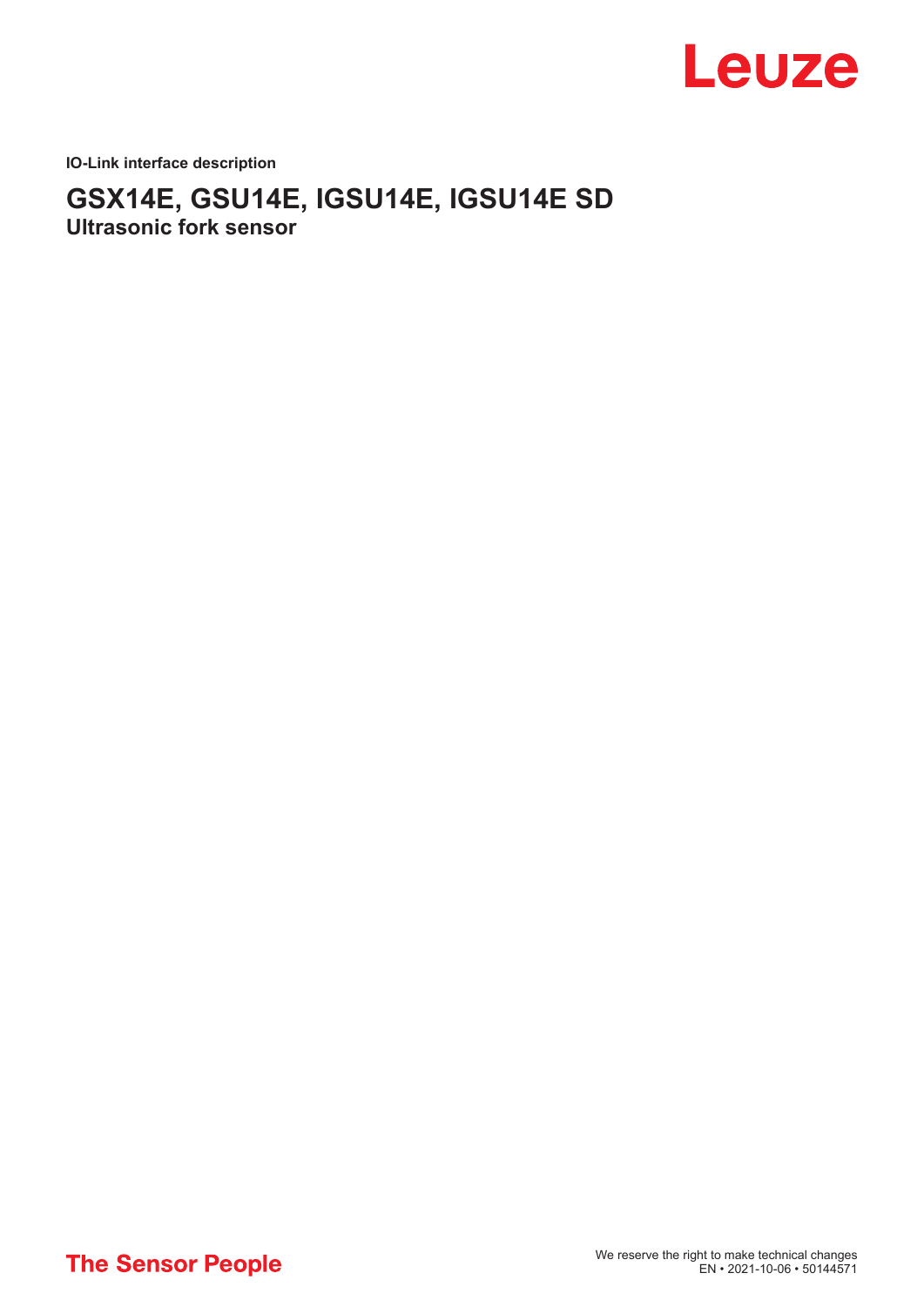

© 2021 Leuze electronic GmbH + Co. KG In der Braike 1 73277 Owen / Germany Phone: +49 7021 573-0 Fax: +49 7021 573-199 www.leuze.com info@leuze.com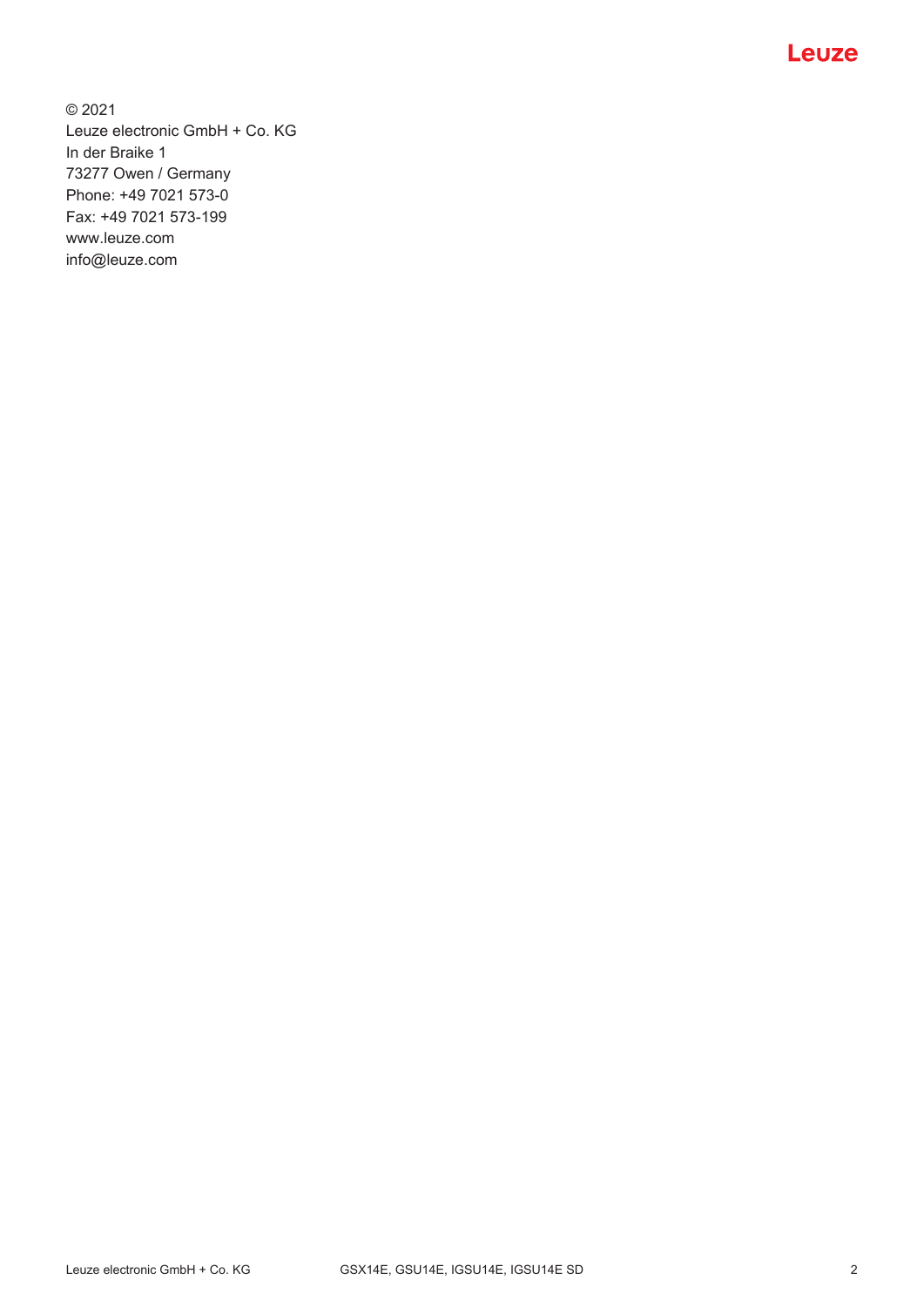| $\mathbf{2}$ |  |  |
|--------------|--|--|
| $\mathbf{3}$ |  |  |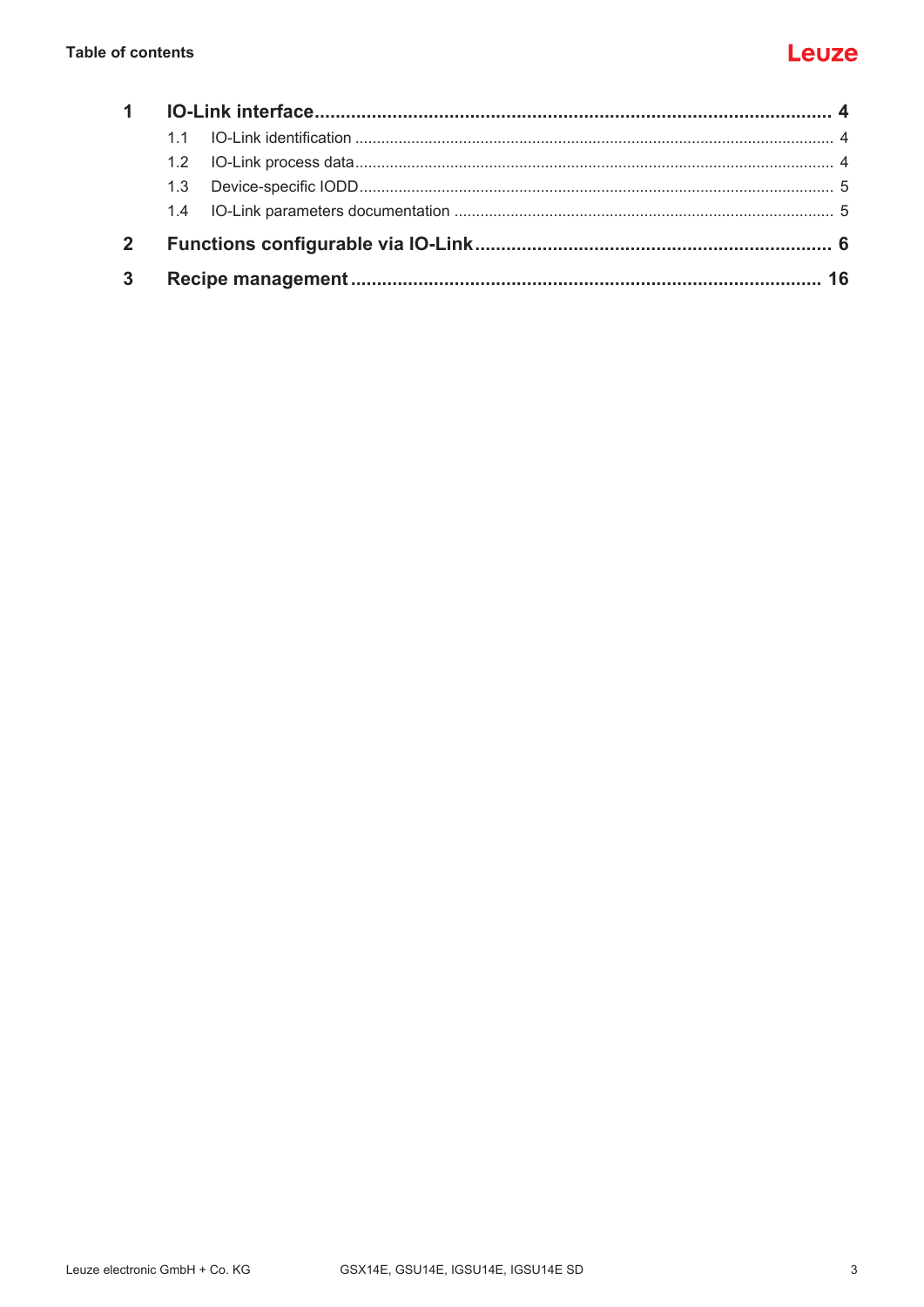

### **1 IO-Link interface**

<span id="page-3-0"></span>Sensors in the GSX14E/..., IGSU14E/..., IGSU14E/..K.., IGSU14E/..SD.. and GSU14E/... variant have a dual channel architecture. Available on pin 4 is the IO-Link interface in accordance with specification 1.1.2 (July 2013) with support of Smart Sensor Profile 1.0 (March 2017) with profile type SSP 2.6. You can easily, quickly and economically configure the devices via the IO-Link interface. Furthermore, the sensor transmits the process data via the IO-Link interface and makes diagnostic information available through it.

In parallel with the IO-Link communication, the sensor can output the continuous switching signal for object detection on pin 2 (SSC1 by default) by means of the dual channel architecture. The IO-Link communication does not interrupt this signal.

#### **1.1 IO-Link identification**

<span id="page-3-1"></span>

| <b>VendorID dec/hex</b> | <b>DeviceID dec/hex</b> | <b>Device</b>                           |
|-------------------------|-------------------------|-----------------------------------------|
| 338/0x152               | 2500/0x0009C4           | GSX14E/LWT.3-M12<br>GSX14E/LWT.3-M12V   |
|                         | 2501/0x0009C5           | GSX14E/1WT.3-M12<br>GSX14E/1WT.3-M12V   |
|                         | 2502/0x0009C6           | GSX14E/LGT.3-M12                        |
|                         | 2510/0x0009CE           | IGSU14E/LWT.3-M12<br>IGSU14E/LWT.3-M12V |
|                         | 2511/0x0009CF           | IGSU14E/1WT.3-M12<br>IGSU14E/1WT.3-M12V |
|                         | 2512/0x0009D0           | IGSU14E/LWT.3SD-M12                     |
|                         | 2513/0x0009D1           | IGSU14E/LWT.3K-M12                      |
|                         | 2520/0x0009D8           | GSU14E/LGT.3-M12<br>GSU14E/LGT.3-M12V   |
|                         | 2521/0x0009D9           | GSU14E/16T.3-M12<br>GSU14E/16T.3-M12V   |
|                         | $\cdots$                | $\cdots$                                |

Please refer to the respective product data sheet for the identification data of other IO-Link devices.

### **1.2 IO-Link process data**

#### <span id="page-3-2"></span>**Device input data (PDout)**

| Data bit | <b>Assignment</b> | <b>Meaning</b>                                     |
|----------|-------------------|----------------------------------------------------|
| 0        | Deactivation      | 0: transmitter active<br>1: transmitter not active |
| 1        | Not assigned      | Free                                               |
| 2        | Not assigned      | Free                                               |
| 3        | Not assigned      | Free                                               |
| 4        | Not assigned      | Free                                               |
| 5        | Not assigned      | Free                                               |
| 6        | Not assigned      | Free                                               |
|          | Not assigned      | Free                                               |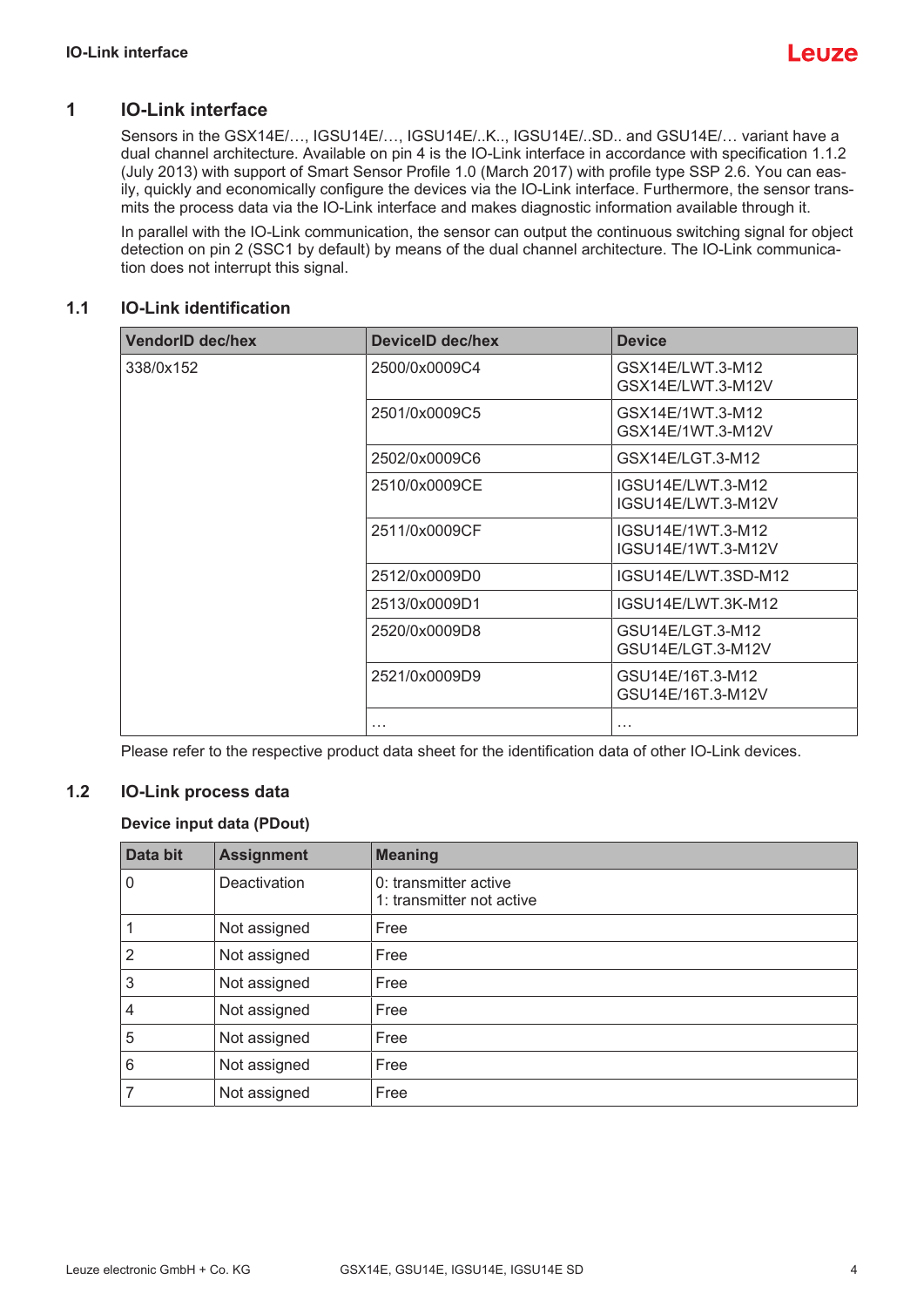## l euze

#### **Device output data (PDin)**

| Data bit       | <b>Assignment</b>                                                                                            | <b>Meaning</b>                                                                                                                                 | Present in de-<br>vice                                                           |
|----------------|--------------------------------------------------------------------------------------------------------------|------------------------------------------------------------------------------------------------------------------------------------------------|----------------------------------------------------------------------------------|
| $\mathbf 0$    | Switching signal<br>SSC <sub>1</sub>                                                                         | 0: not active<br>$1:$ active                                                                                                                   | GSX14E/<br><b>IGSU14E/</b><br><b>IGSU14E/K</b><br>IGSU14E/SD.,<br><b>GSU14E/</b> |
| 1              | Not assigned                                                                                                 | Free                                                                                                                                           |                                                                                  |
| $\overline{2}$ | Not assigned                                                                                                 | Free                                                                                                                                           |                                                                                  |
| 3              | Sensor operation                                                                                             | Sensor operation off when detection is not possi-<br>ble (e.g if deactivated or during the teach event)<br>$0:$ off<br>$1:$ on                 | GSX14E/<br><b>IGSU14E/</b><br>IGSU14E/K<br>IGSU14E/SD<br>GSU14E/                 |
| $\overline{4}$ | Measurement value                                                                                            | Measurement value that indicates whether device<br>functionality is present<br>0: No valid measurement value<br>1: Measurement value available | GSX14E/<br><b>IGSU14E/</b><br>IGSU14E/K<br>IGSU14E/SD<br><b>GSU14E/</b>          |
| 5              | Warning                                                                                                      | Warning output<br>0: no warning<br>1: warning                                                                                                  | GSX14E/<br><b>IGSU14E/</b><br><b>IGSU14E/K</b><br>IGSU14E/SD<br><b>GSU14E/</b>   |
| 6              | Teach-in method                                                                                              | 0: Teach process not ended (or not yet started)<br>1: Teach process ended                                                                      | GSX14E/<br><b>IGSU14E/</b><br>IGSU14E/K<br>IGSU14E/SD.,<br><b>GSU14E/</b>        |
| 7              | <b>ALC</b> function (Auto-<br>Level-Control: auto-<br>matic optimization of<br>the switching thresh-<br>old) | 0: ALC function not active<br>1: ALC function active                                                                                           | GSX14E/<br><b>IGSU14E/</b><br>IGSU14E/K                                          |

#### **1.3 Device-specific IODD**

<span id="page-4-0"></span>At **[www.leuze.com](http://www.leuze.com)** in the download area for IO-Link sensors you will find the IODD zip file with all data required for the installation.

On the IODDfinder platform (https://ioddfinder.io-link.com/#/), a central cross-manufacturer database, you can also find the description files (IODDs) of the IO-Link sensors.

#### **1.4 IO-Link parameters documentation**

<span id="page-4-1"></span>The complete description of the IO-Link parameters can be found in the \*.html files. Double-click on a language variant:

- German: \*IODD\*-de.html
- English: \*IODD\*-en.html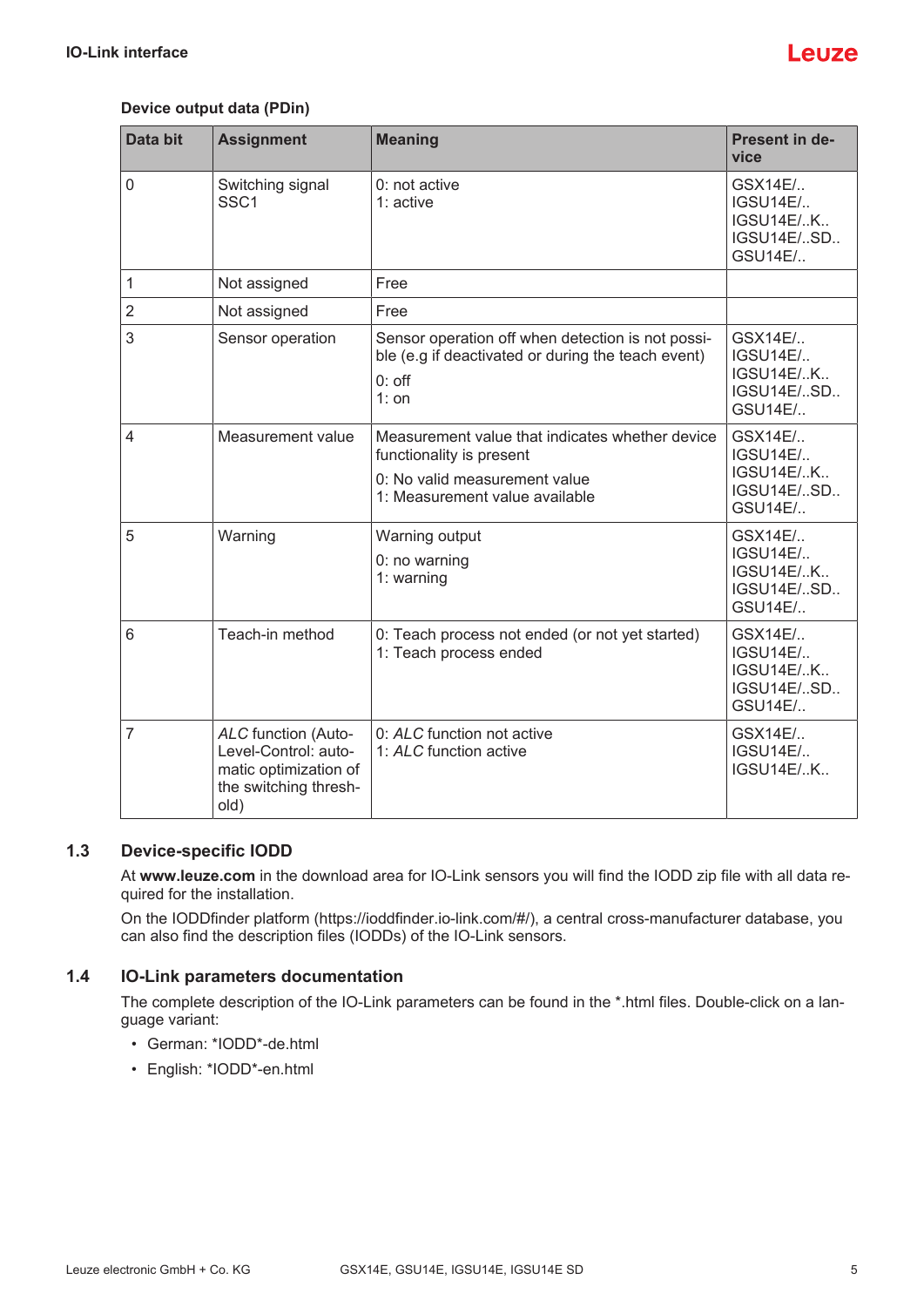### **2 Functions configurable via IO-Link**

<span id="page-5-0"></span>PC configuration and visualization is performed comfortably with the USB-IO-Link Master SET US2-IL1.1 (part no. 50121098) and the *Sensor Studio* configuration software (in the download area of the sensor at **[www.leuze.com](http://www.leuze.com)**).

#### **System commands**

| <b>NOTICE</b>                                        |
|------------------------------------------------------|
| The system commands trigger an action in the device. |

| Parame-<br>ter | <b>Index</b>   | Sub-<br>index  | <b>Data</b><br>type,<br>octets | Ac-<br><b>cess</b> | <b>Value</b><br>range                           | De-<br>fault                     | <b>Explanation</b>                                                                                     | <b>Valid for</b><br>sensor |  |  |  |  |  |  |  |  |  |  |  |  |  |                                                                                                                  |  |
|----------------|----------------|----------------|--------------------------------|--------------------|-------------------------------------------------|----------------------------------|--------------------------------------------------------------------------------------------------------|----------------------------|--|--|--|--|--|--|--|--|--|--|--|--|--|------------------------------------------------------------------------------------------------------------------|--|
| System         | $\overline{2}$ | $\overline{0}$ | UInte-                         | <b>WO</b>          | 65, 71,                                         |                                  | 65: Perform static teach                                                                               | GSX14E/                    |  |  |  |  |  |  |  |  |  |  |  |  |  |                                                                                                                  |  |
| command        |                |                | gerT, 1                        |                    | 72, 79,<br>128,<br>130,<br>192,<br>193,<br>200, |                                  | 71: Start dynamic teach                                                                                |                            |  |  |  |  |  |  |  |  |  |  |  |  |  |                                                                                                                  |  |
|                |                |                |                                |                    |                                                 |                                  | 72: Stop dynamic teach                                                                                 |                            |  |  |  |  |  |  |  |  |  |  |  |  |  |                                                                                                                  |  |
|                |                |                |                                |                    |                                                 |                                  | 79: Cancel teach                                                                                       |                            |  |  |  |  |  |  |  |  |  |  |  |  |  |                                                                                                                  |  |
|                |                |                |                                |                    |                                                 |                                  | 128: Reset device                                                                                      |                            |  |  |  |  |  |  |  |  |  |  |  |  |  |                                                                                                                  |  |
|                |                |                |                                | 214,<br>215,       |                                                 | 130: Reset factory set-<br>tings |                                                                                                        |                            |  |  |  |  |  |  |  |  |  |  |  |  |  |                                                                                                                  |  |
|                |                |                |                                |                    | 226, 227                                        |                                  | 192: easyTune Down (re-<br>duce sensitivity)                                                           |                            |  |  |  |  |  |  |  |  |  |  |  |  |  |                                                                                                                  |  |
|                |                |                |                                |                    |                                                 |                                  | 193: easyTune Up (in-<br>crease sensitivity)                                                           |                            |  |  |  |  |  |  |  |  |  |  |  |  |  |                                                                                                                  |  |
|                |                |                |                                |                    |                                                 |                                  |                                                                                                        |                            |  |  |  |  |  |  |  |  |  |  |  |  |  | 200: Delete error (teach-<br>ing error, ALC function at<br>control limit, EasyTune<br>function at control limit) |  |
|                |                |                |                                |                    |                                                 |                                  | 214: Ultrasonic detection<br>principle active                                                          |                            |  |  |  |  |  |  |  |  |  |  |  |  |  |                                                                                                                  |  |
|                |                |                |                                |                    |                                                 |                                  | 215: Optical detection<br>principle active                                                             |                            |  |  |  |  |  |  |  |  |  |  |  |  |  |                                                                                                                  |  |
|                |                |                |                                |                    |                                                 |                                  | 226: Save work index<br>(save current teach value<br>as recipe - see chapter 3<br>"Recipe management") |                            |  |  |  |  |  |  |  |  |  |  |  |  |  |                                                                                                                  |  |
|                |                |                |                                |                    |                                                 |                                  | 227: Load work index<br>(load saved teach value<br>as recipe - see chapter 3<br>"Recipe management")   |                            |  |  |  |  |  |  |  |  |  |  |  |  |  |                                                                                                                  |  |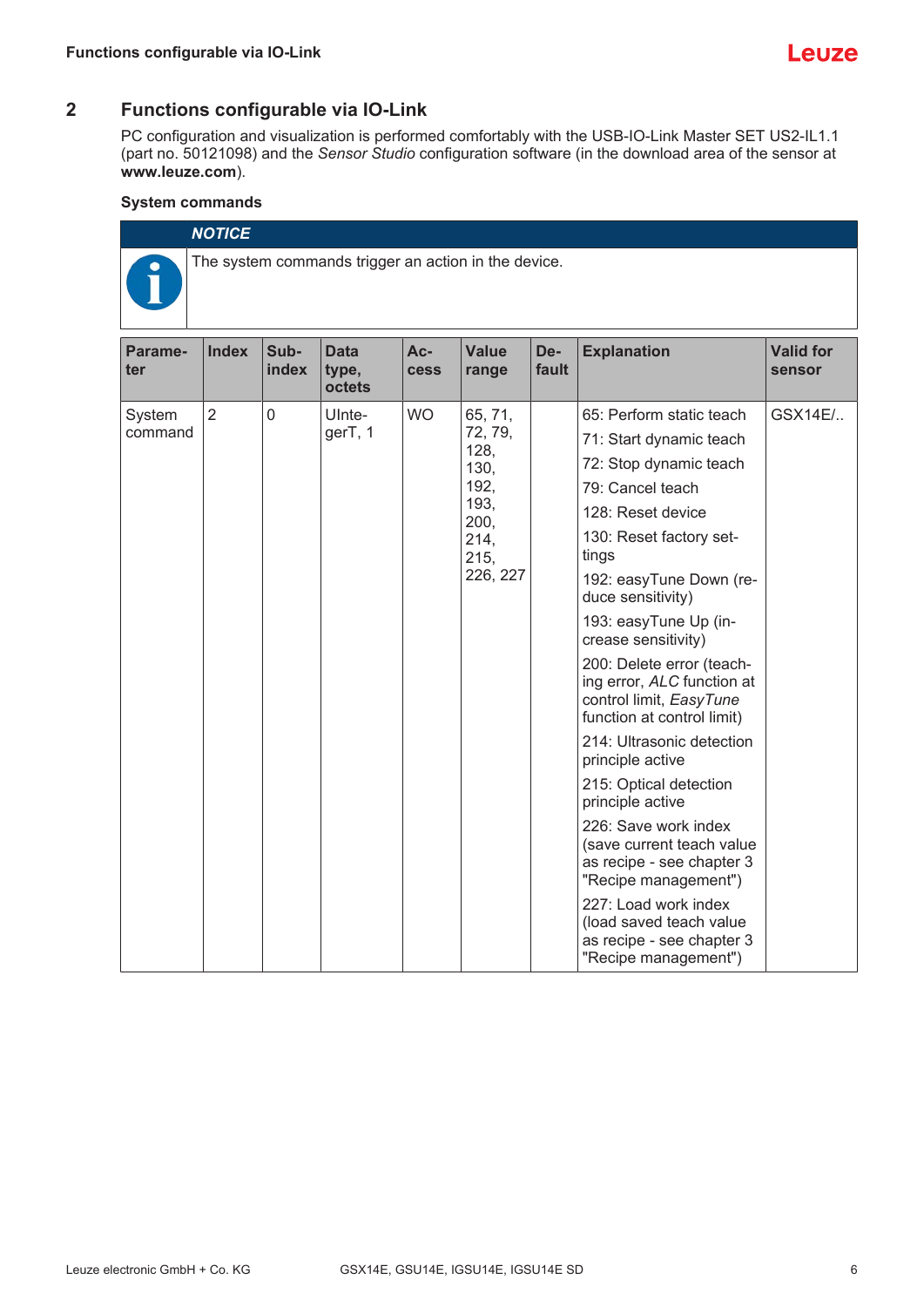| Parame-<br>ter | <b>Index</b>   | Sub-<br>index | <b>Data</b><br>type,<br>octets | Ac-<br><b>Cess</b> | <b>Value</b><br>range                                      | De-<br>fault                                                                                           | <b>Explanation</b>                                                                                               | <b>Valid for</b><br>sensor |                 |
|----------------|----------------|---------------|--------------------------------|--------------------|------------------------------------------------------------|--------------------------------------------------------------------------------------------------------|------------------------------------------------------------------------------------------------------------------|----------------------------|-----------------|
| System         | $\overline{2}$ | 0             | Ulnte-                         | <b>WO</b>          | 65, 71,<br>72, 79,<br>128,<br>130,<br>192,<br>193,<br>200, |                                                                                                        |                                                                                                                  | 65: Perform static teach   | <b>IGSU14E/</b> |
| command        |                |               | gerT, 1                        |                    |                                                            |                                                                                                        | 71: Start dynamic teach                                                                                          | IG-<br><b>SU14E/K</b>      |                 |
|                |                |               |                                |                    |                                                            |                                                                                                        | 72: Stop dynamic teach                                                                                           |                            |                 |
|                |                |               |                                |                    |                                                            |                                                                                                        | 79: Cancel teach                                                                                                 |                            |                 |
|                |                |               |                                |                    |                                                            |                                                                                                        | 128: Reset device                                                                                                |                            |                 |
|                |                |               |                                |                    | 226, 227                                                   |                                                                                                        | 130: Reset factory set-<br>tings                                                                                 |                            |                 |
|                |                |               |                                |                    |                                                            |                                                                                                        | 192: easyTune Down (re-<br>duce sensitivity)                                                                     |                            |                 |
|                |                |               |                                |                    |                                                            |                                                                                                        | 193: easyTune Up (in-<br>crease sensitivity)                                                                     |                            |                 |
|                |                |               |                                |                    |                                                            |                                                                                                        | 200: Delete error (teach-<br>ing error, ALC function at<br>control limit, EasyTune<br>function at control limit) |                            |                 |
|                |                |               |                                |                    |                                                            | 226: Save work index<br>(save current teach value<br>as recipe - see chapter 3<br>"Recipe management") |                                                                                                                  |                            |                 |
|                |                |               |                                |                    |                                                            |                                                                                                        | 227: Load work index<br>(load saved teach value<br>as recipe - see chapter 3<br>"Recipe management")             |                            |                 |
| System         | $\overline{2}$ | 0             | UInte-                         | <b>WO</b>          | 71, 79,                                                    |                                                                                                        | 71: Start dynamic teach                                                                                          | IG-                        |                 |
| command        |                |               | gerT, 1                        |                    | 128,<br>130,                                               |                                                                                                        | 79: Cancel teach                                                                                                 | <b>SU14E/S</b><br>D        |                 |
|                |                |               |                                |                    | 192,                                                       |                                                                                                        | 128: Reset device                                                                                                | (Model for                 |                 |
|                |                |               |                                |                    | 193,<br>200,<br>226, 227                                   |                                                                                                        | 130: Reset factory set-<br>tings                                                                                 | splice in-                 |                 |
|                |                |               |                                |                    |                                                            |                                                                                                        | 192: easyTune Down (re-<br>duce sensitivity)                                                                     | spection)                  |                 |
|                |                |               |                                |                    |                                                            |                                                                                                        | 193: easyTune Up (in-<br>crease sensitivity)                                                                     |                            |                 |
|                |                |               |                                |                    |                                                            |                                                                                                        | 200: Delete error (teach-<br>ing error, EasyTune func-<br>tion at control limit)                                 |                            |                 |
|                |                |               |                                |                    |                                                            |                                                                                                        | 226: Save work index<br>(save current teach value<br>as recipe - see chapter 3<br>"Recipe management")           |                            |                 |
|                |                |               |                                |                    |                                                            |                                                                                                        | 227: Load work index<br>(load saved teach value<br>as recipe - see chapter 3<br>"Recipe management")             |                            |                 |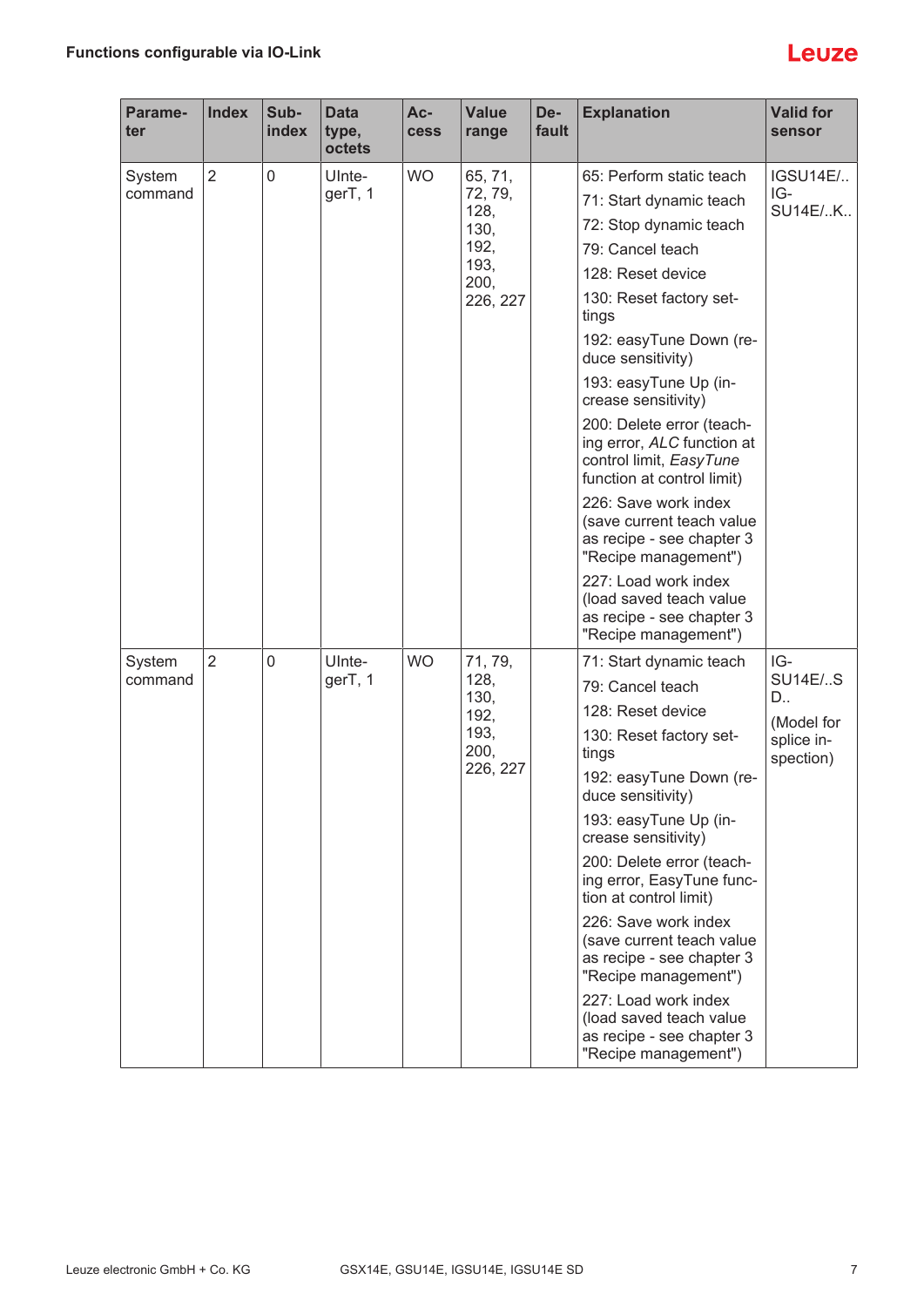| Parame-<br>ter | <b>Index</b>   | Sub-<br>index | <b>Data</b><br>type,<br>octets | $Ac-$<br><b>cess</b> | <b>Value</b><br>range                                | De-<br>fault | <b>Explanation</b>                                                                                     | <b>Valid for</b><br>sensor |  |  |  |  |  |  |  |  |  |  |  |  |                                              |  |
|----------------|----------------|---------------|--------------------------------|----------------------|------------------------------------------------------|--------------|--------------------------------------------------------------------------------------------------------|----------------------------|--|--|--|--|--|--|--|--|--|--|--|--|----------------------------------------------|--|
| System         | $\overline{2}$ | 0             | UInte-                         | <b>WO</b>            | 71, 72,                                              |              | 71: Start dynamic teach                                                                                | GSU14E/                    |  |  |  |  |  |  |  |  |  |  |  |  |                                              |  |
| command        |                |               | gerT, 1                        |                      | 79, 128,<br>130,<br>192,<br>193,<br>200,<br>226, 227 |              | 72: Stop dynamic teach                                                                                 |                            |  |  |  |  |  |  |  |  |  |  |  |  |                                              |  |
|                |                |               |                                |                      |                                                      |              | 79: Cancel teach                                                                                       |                            |  |  |  |  |  |  |  |  |  |  |  |  |                                              |  |
|                |                |               |                                |                      |                                                      |              | 128: Reset device                                                                                      |                            |  |  |  |  |  |  |  |  |  |  |  |  |                                              |  |
|                |                |               |                                |                      |                                                      |              | 130: Reset factory set-<br>tings                                                                       |                            |  |  |  |  |  |  |  |  |  |  |  |  |                                              |  |
|                |                |               |                                |                      |                                                      |              | 192: easyTune Down (re-<br>duce sensitivity)                                                           |                            |  |  |  |  |  |  |  |  |  |  |  |  |                                              |  |
|                |                |               |                                |                      |                                                      |              |                                                                                                        |                            |  |  |  |  |  |  |  |  |  |  |  |  | 193: easyTune Up (in-<br>crease sensitivity) |  |
|                |                |               |                                |                      |                                                      |              | 200: Delete error (teach-<br>ing error, EasyTune func-<br>tion at control limit)                       |                            |  |  |  |  |  |  |  |  |  |  |  |  |                                              |  |
|                |                |               |                                |                      |                                                      |              | 226: Save work index<br>(save current teach value<br>as recipe - see chapter 3<br>"Recipe management") |                            |  |  |  |  |  |  |  |  |  |  |  |  |                                              |  |
|                |                |               |                                |                      |                                                      |              | 227: Load work index<br>(load saved teach value<br>as recipe - see chapter 3<br>"Recipe management")   |                            |  |  |  |  |  |  |  |  |  |  |  |  |                                              |  |

### **General configuration**

| Parame-<br>ter            | <b>Index</b> | Sub-<br>index  | <b>Data</b><br>type,<br>octets | $Ac-$<br><b>cess</b> | <b>Value</b><br>range | De-<br>fault   | <b>Explanation</b>                                                                                                                                                 | <b>Valid for</b><br>sensor                                                             |
|---------------------------|--------------|----------------|--------------------------------|----------------------|-----------------------|----------------|--------------------------------------------------------------------------------------------------------------------------------------------------------------------|----------------------------------------------------------------------------------------|
| Device<br>Access<br>Locks | 12           | $\overline{0}$ | Ulnte-<br>gerT, 2              | <b>RW</b>            | 0, 8                  | $\overline{0}$ | 0: Teach button not<br>locked<br>8: All buttons locked                                                                                                             | GSX14E/<br><b>IGSU14E/</b><br>IG-<br>SU14E/K<br>IG-<br><b>SU14E/S</b><br>D.<br>GSU14E/ |
| SSC Con-<br>$fig - Logic$ | 57           | $\Omega$       | UInte-<br>gerT, 1              | <b>RW</b>            | 0, 1                  | 0, 1           | 0: SSC1 not inverted<br>(high active, light switch-<br>ing)<br>1: SSC1 inverted (low ac-<br>tive, dark switching)<br>The default settings are<br>device-dependent. | GSX14E/<br><b>IGSU14E/</b><br>IG-<br>SU14E/K<br>IG-<br><b>SU14E/S</b><br>D.<br>GSU14E/ |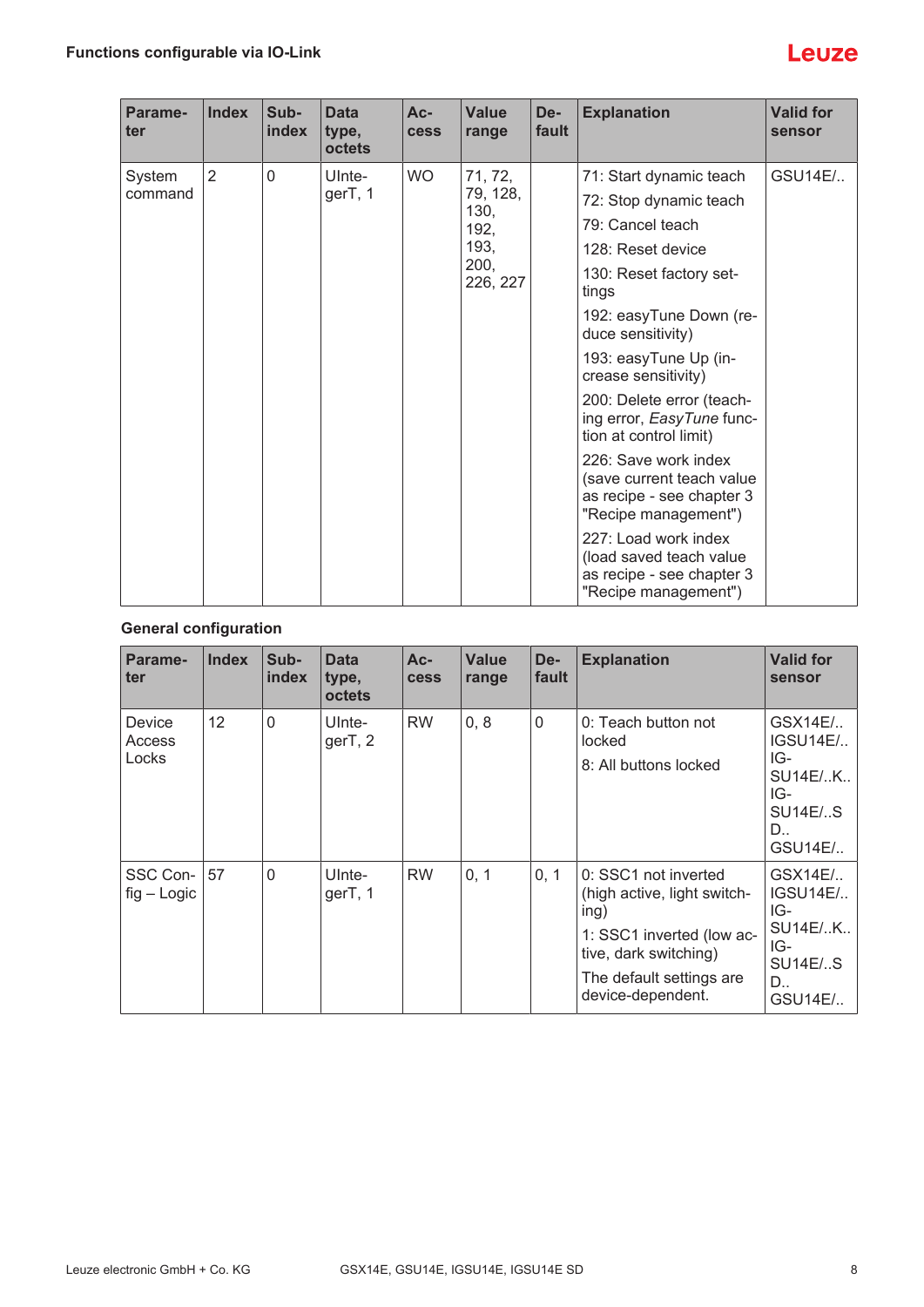| Parame-<br>ter    | <b>Index</b> | Sub-<br>index | <b>Data</b><br>type,<br>octets | Ac-<br><b>cess</b> | <b>Value</b><br>range | De-<br>fault | <b>Explanation</b>                                                                 | <b>Valid for</b><br>sensor               |
|-------------------|--------------|---------------|--------------------------------|--------------------|-----------------------|--------------|------------------------------------------------------------------------------------|------------------------------------------|
| <b>TI Result</b>  | 59           | 0             | UInte-                         | <b>RO</b>          | 0, 1, 4,              | $\mathbf 0$  | Teach status:                                                                      | GSX14E/                                  |
|                   |              |               | gerT, 2                        |                    | 5, 7                  |              | 0: Teach not yet started                                                           | IGSU14E/<br>IG-<br><b>SU14E/K</b><br>IG- |
|                   |              |               |                                |                    |                       |              | 1: Teach successfully fin-<br>ished                                                |                                          |
|                   |              |               |                                |                    |                       |              | 4: Teach waiting for input                                                         | <b>SU14E/S</b>                           |
|                   |              |               |                                |                    |                       |              | 5: Teach currently being<br>performed                                              | D.,<br>GSU14E/                           |
|                   |              |               |                                |                    |                       |              | 7: Teach ended with error<br>or last teach returned er-<br>ror                     |                                          |
|                   |              |               |                                |                    |                       |              | The value range is device<br>dependent.                                            |                                          |
| Teach<br>Settings | 71           | $\mathbf 0$   | UInte-<br>gerT, 1              | <b>RW</b>          | 0, 1                  | $\mathbf 0$  | 0: easyTeach - Intelligent<br>mode                                                 | GSX14E/                                  |
| Dynamic           |              |               |                                |                    |                       |              | 1: easyTeach - Manual<br>mode                                                      |                                          |
| System            | 80           | $\mathbf 0$   | UInte-                         | <b>RO</b>          |                       |              | Diagnostic information                                                             | GSX14E/                                  |
|                   |              |               | gerT, 4                        |                    |                       |              | Bit 0 to 7: see chapter 1.2<br>"IO-Link process data"<br>device output data (PDin) | <b>IGSU14E/</b><br>IG-<br><b>SU14E/K</b> |
|                   |              |               |                                |                    |                       |              | Bit 8: Ultrasonic detection<br>principle active                                    | IG-<br><b>SU14E/S</b><br>D               |
|                   |              |               |                                |                    |                       |              | Bit 9: Optical detection<br>principle active                                       | GSU14E/                                  |
|                   |              |               |                                |                    |                       |              | Bit 10: Device calibrated                                                          |                                          |
|                   |              |               |                                |                    |                       |              | Bit 11: Buttons locked                                                             |                                          |
|                   |              |               |                                |                    |                       |              | Bit 12: Device deacti-<br>vated                                                    |                                          |
|                   |              |               |                                |                    |                       |              | Bit 14: ALC function:<br>readjusts                                                 |                                          |
|                   |              |               |                                |                    |                       |              | Bit 16: ALC function: error                                                        |                                          |
|                   |              |               |                                |                    |                       |              | Bit 17: Teach error                                                                |                                          |
|                   |              |               |                                |                    |                       |              | Bit 18: easyTune func-<br>tion: limit reached                                      |                                          |
|                   |              |               |                                |                    |                       |              | Bit 19: Tape rupture (only<br>present in IG-<br>SU14E/SD)                          |                                          |
|                   |              |               |                                |                    |                       |              | Bit 20: Temperature error.<br>Temperature above spec-<br>ification                 |                                          |
|                   |              |               |                                |                    |                       |              | Bit 24: ALC function: gain<br>control at limit                                     |                                          |
|                   |              |               |                                |                    |                       |              | Bit 25: ALC function:<br>threshold control at limit                                |                                          |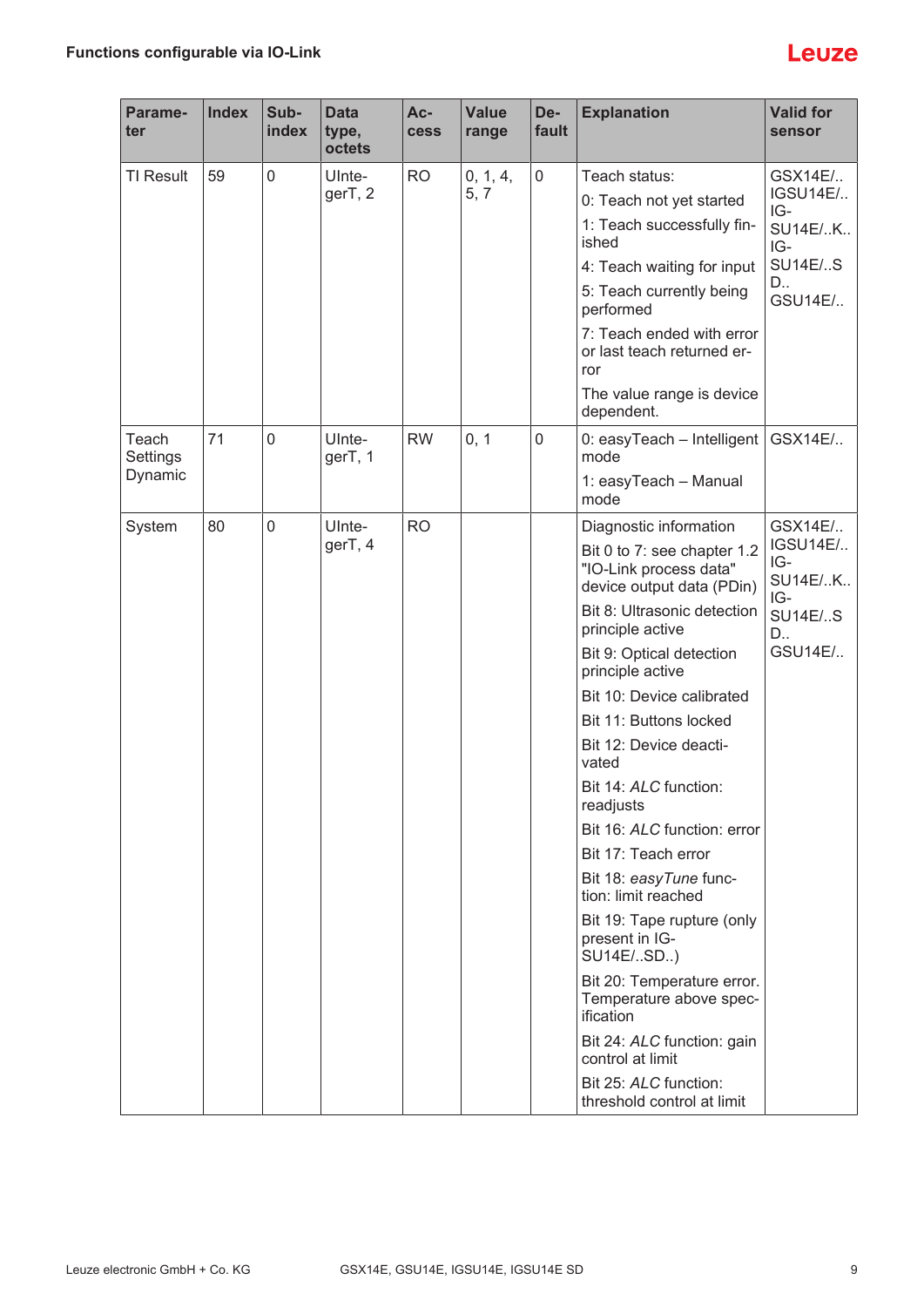| Parame-<br>ter       | <b>Index</b> | Sub-<br>index | <b>Data</b><br>type,<br>octets | Ac-<br><b>cess</b> | <b>Value</b><br>range | De-<br>fault | <b>Explanation</b>                                                                                                                                                                                                                                                                                                                                                                                                                                                                                                                | <b>Valid for</b><br>sensor                                                                     |
|----------------------|--------------|---------------|--------------------------------|--------------------|-----------------------|--------------|-----------------------------------------------------------------------------------------------------------------------------------------------------------------------------------------------------------------------------------------------------------------------------------------------------------------------------------------------------------------------------------------------------------------------------------------------------------------------------------------------------------------------------------|------------------------------------------------------------------------------------------------|
| Amplitude            | 81           | $\mathbf 0$   | UInte-<br>gerT, 2              | <b>RO</b>          | 04095                 |              | Current reception signal                                                                                                                                                                                                                                                                                                                                                                                                                                                                                                          | GSX14E/<br>IGSU14E/<br>IG-<br><b>SU14E/K</b><br>IG-<br><b>SU14E/S</b><br>D<br>GSU14E/          |
| Threshold            | 85           | $\mathbf 0$   | UInte-<br>gerT, 2              | <b>RO</b>          | 04095                 |              | Current switching thresh-<br>old                                                                                                                                                                                                                                                                                                                                                                                                                                                                                                  | GSX14E/<br><b>IGSU14E/</b><br>$IG-$<br><b>SU14E/K</b><br>IG-<br><b>SU14E/S</b><br>D<br>GSU14E/ |
| Working<br>Parameter | 99           | $\mathbf 0$   | UInte-<br>gerT, 16             | <b>RW</b>          |                       |              | Teach value that is stored<br>after teaching.<br>The teach value contains<br>the taught switching<br>threshold, the hysteresis<br>and the used operating<br>principle for the label or<br>web material that is to be<br>detected.<br>With the possibility to<br>store multiple teach val-<br>ues in the device and to<br>call them back up later if<br>necessary, the user is<br>able process various la-<br>bel materials without the<br>operator needing to per-<br>form a teach event.<br>see chapter 3 "Recipe<br>management" | GSX14E/<br><b>IGSU14E/</b><br>IG-<br>SU14E/K<br>IG-<br><b>SU14E/S</b><br>D<br><b>GSU14E/</b>   |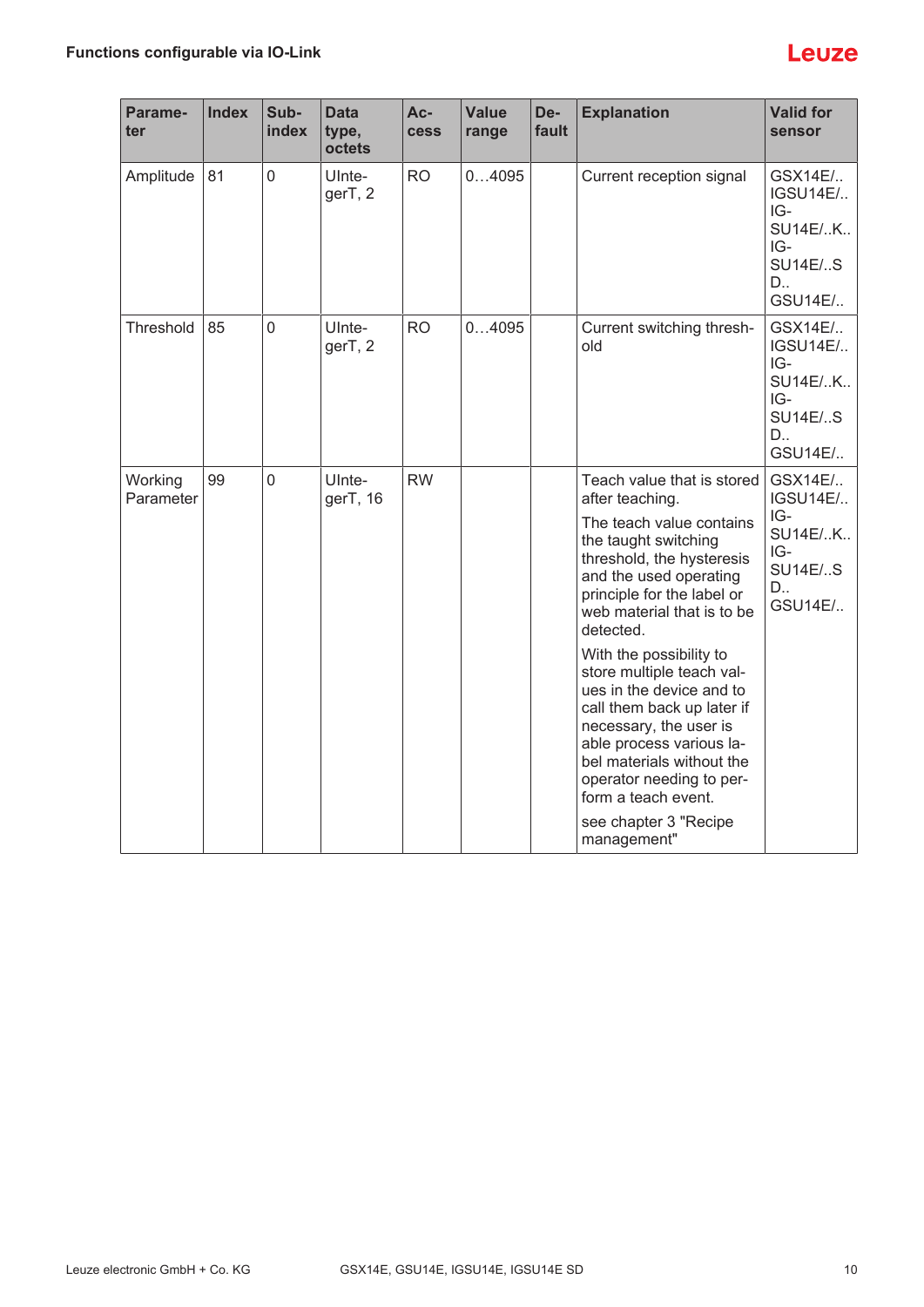| Parame-<br>ter                | <b>Index</b> | Sub-<br>index | <b>Data</b><br>type,<br>octets | Ac-<br><b>Cess</b> | <b>Value</b><br>range | De-<br>fault   | <b>Explanation</b>                                                                                                                                                                                                                                                                                                                                                                                                           | <b>Valid for</b><br>sensor                                                                   |
|-------------------------------|--------------|---------------|--------------------------------|--------------------|-----------------------|----------------|------------------------------------------------------------------------------------------------------------------------------------------------------------------------------------------------------------------------------------------------------------------------------------------------------------------------------------------------------------------------------------------------------------------------------|----------------------------------------------------------------------------------------------|
| Working<br>Parameter<br>load/ | 98           | $\mathbf 0$   | UInte-<br>gerT, 1              | <b>RW</b>          | 019                   | $\overline{0}$ | Storage location of the<br>teach value that is stored<br>after teaching.                                                                                                                                                                                                                                                                                                                                                     | GSX14E/<br>IGSU14E/<br>IG-<br><b>SU14E/K</b><br>IG-<br><b>SU14E/S</b><br>D<br><b>GSU14E/</b> |
| save in-<br>dex               |              |               |                                |                    |                       |                | Up to 20 teach values<br>can be stored simultane-<br>ously in the sensor.                                                                                                                                                                                                                                                                                                                                                    |                                                                                              |
|                               |              |               |                                |                    |                       |                | With the help of this func-<br>tion, recipe management<br>can be realized by means<br>of which the teach event<br>can be eliminated when<br>changing to a different la-<br>bel format. The teach<br>value that corresponds to<br>the given label material is<br>simply loaded in the sen-<br>sor and the sensor works<br>reliably with the previ-<br>ously taught teach val-<br>ues.<br>see chapter 3 "Recipe<br>management" |                                                                                              |
| Ultrasonic<br>Analysis        | 135          | $\mathbf 0$   | IntegerT,<br>1                 | <b>RW</b>          | 1100                  | $\overline{2}$ | 1  100: Range of analy-<br>sis depth                                                                                                                                                                                                                                                                                                                                                                                         | GSX14E/<br><b>IGSU14E/</b>                                                                   |
| Depth                         |              |               |                                |                    |                       |                | Analysis depth: to sup-<br>press interference,<br>changing of the switching<br>output is delayed by this<br>number of identical mea-<br>surement results.                                                                                                                                                                                                                                                                    | IG-<br><b>SU14E/K</b><br>IG-<br><b>SU14E/S</b><br>D<br><b>GSU14E/</b>                        |
|                               |              |               |                                |                    |                       |                | The default setting in the<br>factory settings refers to<br>the specified response<br>time in the device data<br>sheet.                                                                                                                                                                                                                                                                                                      |                                                                                              |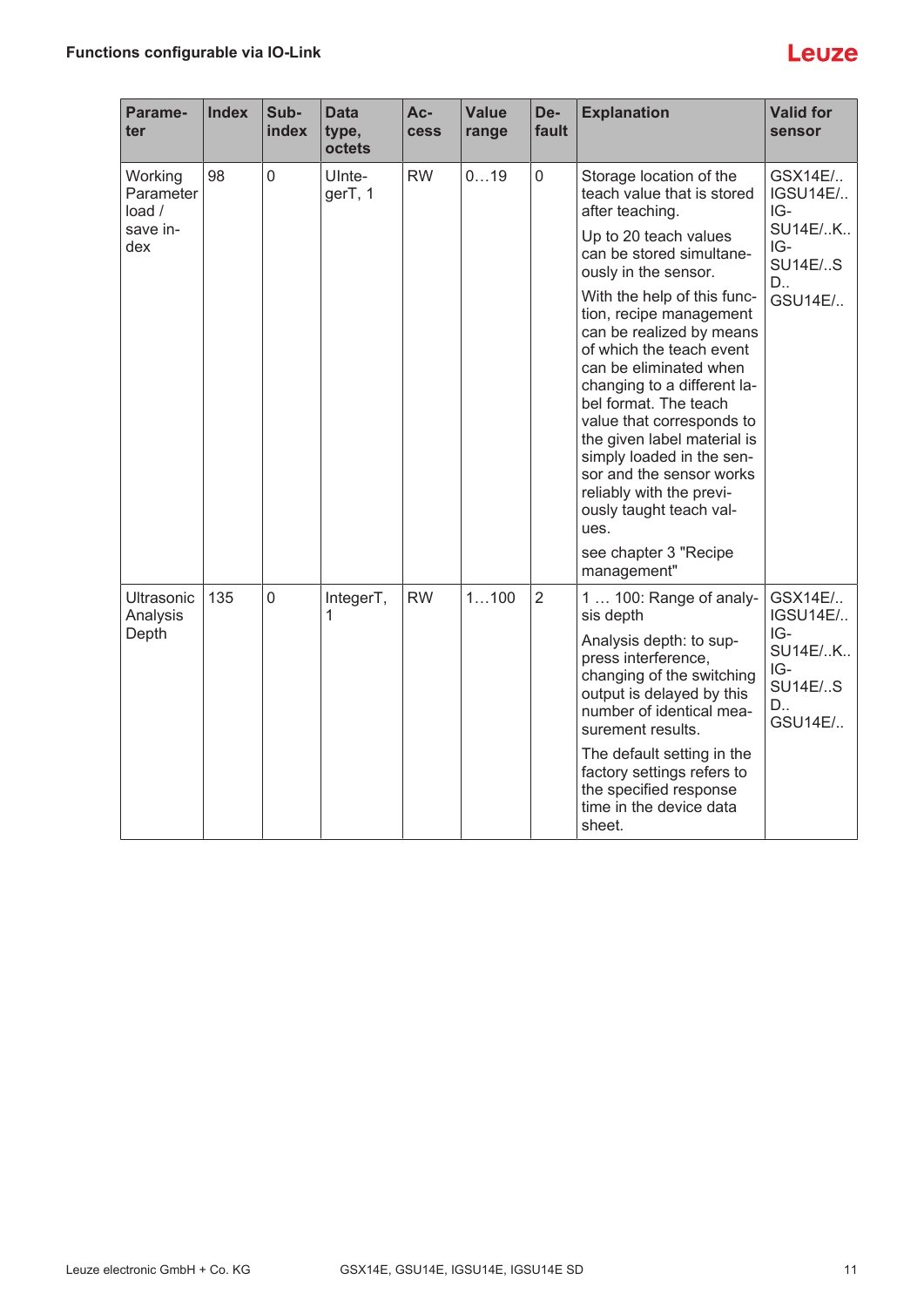| Parame-<br>ter                                                         | <b>Index</b> | Sub-<br>index  | <b>Data</b><br>type,<br>octets | Ac-<br><b>cess</b> | <b>Value</b><br>range | De-<br>fault   | <b>Explanation</b>                                                                                                                                                                                                                                                                                                                               | <b>Valid for</b><br>sensor                                                                   |
|------------------------------------------------------------------------|--------------|----------------|--------------------------------|--------------------|-----------------------|----------------|--------------------------------------------------------------------------------------------------------------------------------------------------------------------------------------------------------------------------------------------------------------------------------------------------------------------------------------------------|----------------------------------------------------------------------------------------------|
| Ultrasonic<br>Auto-<br>Level-<br>Control<br>(Tracking<br>Enable<br>US) | 136          | $\mathbf 0$    | BooleanT,<br>1                 | <b>RW</b>          | 0, 255                | 255            | 0: Auto-Level-Control not<br>active<br>255: Auto-Level-Control<br>active<br><b>ALC function (Auto-Level-</b><br>Control):<br>With the ALC function,<br>the sensor automatically<br>corrects the switching<br>threshold in such a way<br>that the maximum func-<br>tion reserve is always<br>available during opera-<br>tion. As a result, signal | GSX14E/<br>IGSU14E/<br>IG-<br><b>SU14E/K</b>                                                 |
|                                                                        |              |                |                                |                    |                       |                | changes that could nega-<br>tively affect the function<br>reserve of the sensor,<br>e.g., due to material fluc-<br>tuations of the label/car-<br>rier or changes of the dy-<br>namic system parame-<br>ters, are automatically<br>corrected.<br>The default settings are<br>device-dependent.                                                    |                                                                                              |
| Optical<br>Analysis<br>Depth                                           | 145          | $\mathbf 0$    | IntegerT,<br>1                 | <b>RW</b>          | 1100                  | $\overline{2}$ | Analog to parameter UI-<br>trasonic Analysis Depth                                                                                                                                                                                                                                                                                               | GSX14E/                                                                                      |
| Optical<br>Auto-<br>Level-<br>Control<br>(Tracking<br>Enable<br>Opt)   | 146          | $\overline{0}$ | BooleanT,<br>1                 | <b>RW</b>          | 0, 255                | 255            | Analog to parameter UI-<br>trasonic Auto-Level-Con-<br>trol                                                                                                                                                                                                                                                                                      | GSX14E/                                                                                      |
| <b>Timer Unit</b>                                                      | 192          | $\mathbf 0$    | BooleanT,<br>1                 | <b>RW</b>          | 0, 255                | $\overline{0}$ | 0: time module not active<br>$($ off $)$<br>255: time module active<br>(on)<br>Time module: On (255)<br>activates the internal time<br>function.<br>The default settings are<br>device-dependent.                                                                                                                                                | <b>GSX14E/</b><br>IGSU14E/<br>IG-<br><b>SU14E/K</b><br>IG-<br><b>SU14E/S</b><br>D<br>GSU14E/ |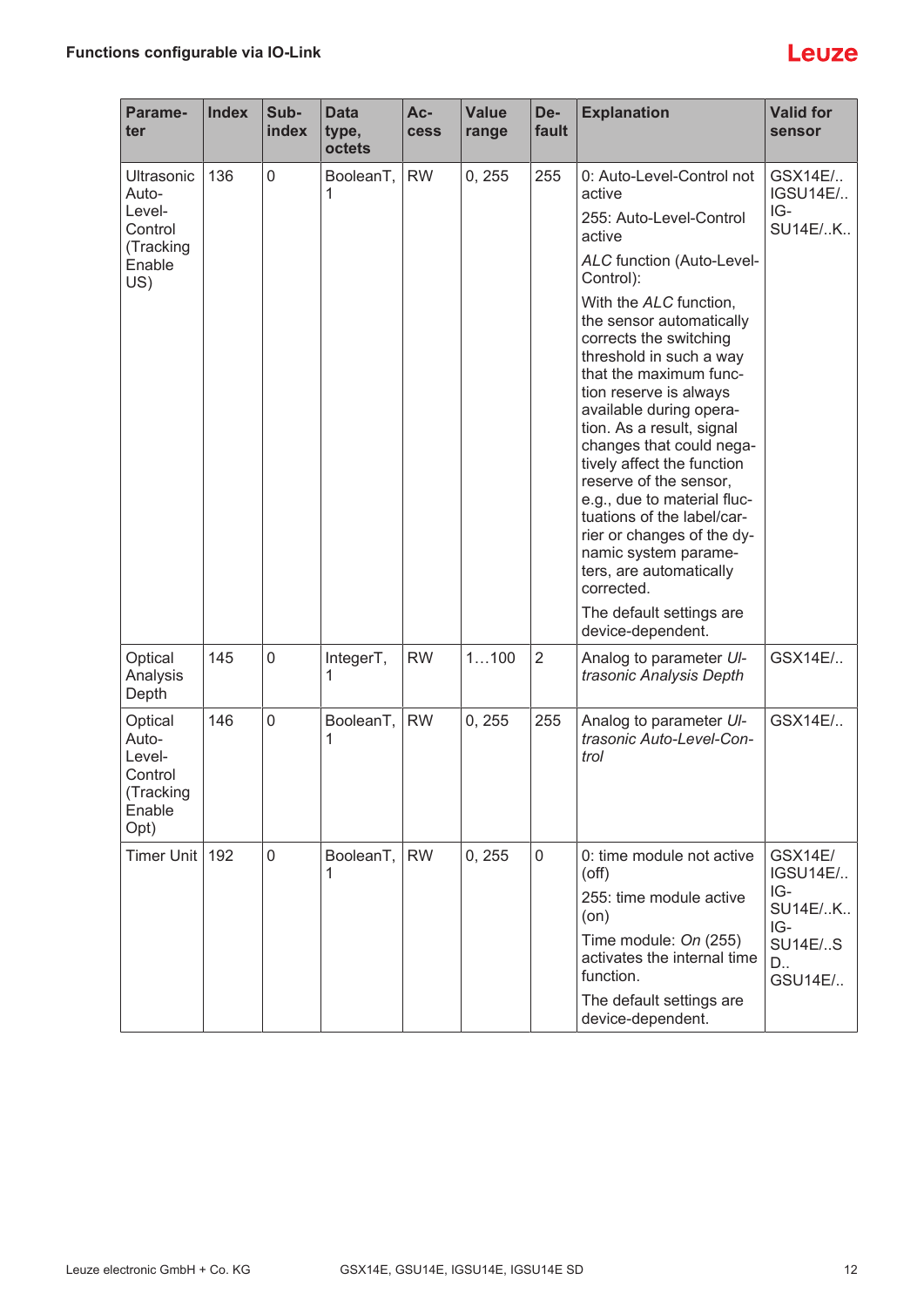| Parame-<br>ter                                              | <b>Index</b> | Sub-<br>index | <b>Data</b><br>type,<br>octets | Ac-<br><b>cess</b> | <b>Value</b><br>range | De-<br>fault   | <b>Explanation</b>                                                                                                                                                                                                                                                                                                                                                  | <b>Valid for</b><br>sensor                                                                     |
|-------------------------------------------------------------|--------------|---------------|--------------------------------|--------------------|-----------------------|----------------|---------------------------------------------------------------------------------------------------------------------------------------------------------------------------------------------------------------------------------------------------------------------------------------------------------------------------------------------------------------------|------------------------------------------------------------------------------------------------|
| Function<br>of Timer<br>Unit                                | 193          | $\mathbf 0$   | UInte-<br>gerT, 1              | <b>RW</b>          | 03                    | $\overline{2}$ | 0: Switch-on delay<br>1: Switch-off delay<br>2: Pulse stretching<br>3: Pulse suppression<br>Function selection of the<br>switching delay. Activa-<br>tion of a suitable switch-<br>ing delay is possible. It is<br>not possible to combine<br>switching delays.                                                                                                     | GSX14E/<br>IGSU14E/<br>IG-<br><b>SU14E/K</b><br>IG-<br><b>SU14E/S</b><br>D<br><b>GSU14E/</b>   |
| Time                                                        | 194          | $\mathbf 0$   | UInte-<br>gerT, 2              | <b>RW</b>          | 1<br>50000            | 200            | Definition of the time ba-<br>sis in 100 µs increments,<br>configurable from 100 µs<br>to 5000 ms                                                                                                                                                                                                                                                                   | GSX14E/<br>IGSU14E/<br>IG-<br><b>SU14E/K</b><br>IG-<br><b>SU14E/S</b><br>D<br>GSU14E/          |
| Number of<br>Objects                                        | 195          | $\mathbf 0$   | UInte-<br>gerT, 4              | <b>RW</b>          | 0429<br>496729<br>5   | $\overline{0}$ | Object counter: The de-<br>vice has an internal,<br>volatile object counter.<br>This counts the switching<br>events and can be freely<br>read out, edited and re-<br>set. This function enables<br>a simple validation of the<br>process. As soon as the<br>object counter has<br>reached the maximum<br>end value, the count<br>process starts over again<br>at 0. | GSX14E/<br>IGSU14E/<br>IG-<br><b>SU14E/K</b><br>IG-<br><b>SU14E/S</b><br>D<br><b>GSU14E/</b>   |
| Tempera-<br>ture                                            | 220          | $\mathbf 0$   | IntegerT,<br>2                 | <b>RO</b>          |                       |                | The device is equipped<br>with an integrated tem-<br>perature sensor for trans-<br>mitting the internal tem-<br>perature in 1/10 °Celsius.                                                                                                                                                                                                                          | GSX14E/<br>IGSU14E/<br>IG-<br><b>SU14E/K</b><br>IG-<br><b>SU14E/S</b><br>D<br><b>GSU14E/</b>   |
| <b>Minus</b><br><b>Button</b><br>easyTune<br><b>Disable</b> | 227          | $\mathbf 0$   | BooleanT,<br>1                 | <b>RW</b>          | 0, 255                | 0              | easyTune function -<br>Manual fine tuning of the<br>switching threshold:<br>The sensitivity of the sen-<br>sor and, thus, the switch-<br>ing threshold can be ad-<br>justed with the easyTune<br>function, which is in prin-<br>ciple comparable to a po-<br>tentiometer.<br>0: easyTune active<br>1: easyTune not active                                           | GSX14E/<br>IGSU14E/<br>IG-<br><b>SU14E/K</b><br>IG-<br><b>SU14E/S</b><br>D.,<br><b>GSU14E/</b> |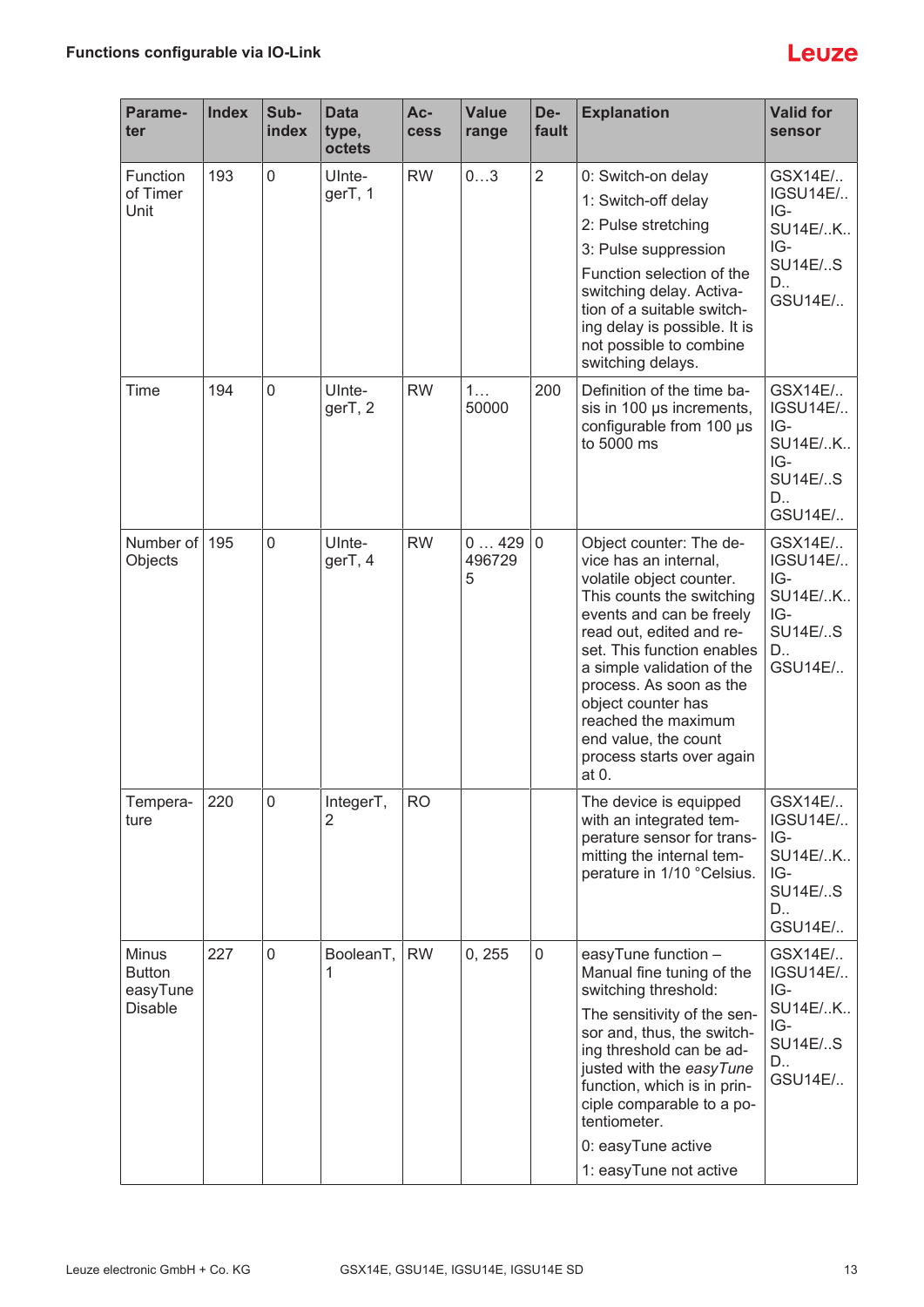| Parame-<br>ter                                       | <b>Index</b> | Sub-<br>index | <b>Data</b><br>type,<br>octets | Ac-<br><b>cess</b> | <b>Value</b><br>range                                         | De-<br>fault     | <b>Explanation</b>                                                                                                                                                                                                                                                                                                                                                                                                                                                                                                                                                                                     | <b>Valid for</b><br>sensor                                                                   |
|------------------------------------------------------|--------------|---------------|--------------------------------|--------------------|---------------------------------------------------------------|------------------|--------------------------------------------------------------------------------------------------------------------------------------------------------------------------------------------------------------------------------------------------------------------------------------------------------------------------------------------------------------------------------------------------------------------------------------------------------------------------------------------------------------------------------------------------------------------------------------------------------|----------------------------------------------------------------------------------------------|
| Teach<br><b>Button</b><br>easyTune<br><b>Disable</b> | 230          | $\mathbf 0$   | BooleanT,<br>1                 | <b>RW</b>          | 0, 255                                                        | $\boldsymbol{0}$ | Analog to parameter Mi-<br>nus button easyTune dis-<br>able                                                                                                                                                                                                                                                                                                                                                                                                                                                                                                                                            | GSX14E/<br><b>IGSU14E/</b><br>IG-<br>SU14E/K<br>IG-<br><b>SU14E/S</b><br>D.,<br>GSU14E/      |
| Minus<br><b>Button</b><br>Function<br>Level 1        | 238          | $\mathbf 0$   | IntegerT,<br>1                 | <b>RW</b>          | $-1, 0, 1,$<br>2, 3, 7,<br>8, 15,<br>16, 21,<br>24, 27,<br>31 | $-1, 8,$<br>27   | Assignment of teach level<br>1 $(2 \ldots 7 s)$ via the minus<br>button:<br>$-1 = Disable$<br>$0 =$ Teach level not as-<br>signed<br>$1 = easyTeach$<br>$2 =$ Manual teach<br>$3 =$ Static teach<br>$7 = Toggle$ button lock<br>(On/Off)<br>8 = Toggle method (ultra-<br>sonic/optical)<br>15 = easyTune Down<br>$16 = easyT$ une Up<br>21 = Toggle logic (On/<br>Off)<br>$24 = Toggle pulse$<br>stretching (On/Off)<br>27 = Toggle ALC (Auto-<br>Level-Control) (on/off)<br>31 = Toggle easyTeach<br>mode (intelligent/manual)<br>The value range and the<br>default setting are device<br>dependent. | GSX14E/<br><b>IGSU14E/</b><br>IG-<br>SU14E/K<br>IG-<br><b>SU14E/S</b><br>D<br>GSU14E/        |
| <b>Minus</b><br><b>Button</b><br>Function<br>Level 2 | 239          | $\mathbf 0$   | IntegerT,<br>1                 | <b>RW</b>          | $-1, 0, 1,$<br>2, 3, 7,<br>8, 15,<br>16, 21,<br>24, 27,<br>31 | $-1, 8,$<br>27   | Assignment of teach level<br>2 (7  12 s) via the mi-<br>nus button:<br>Analog to parameter Mi-<br>nus Button Function<br>Level 1                                                                                                                                                                                                                                                                                                                                                                                                                                                                       | GSX14E/<br>IGSU14E/<br>IG-<br><b>SU14E/K</b><br>IG-<br><b>SU14E/S</b><br>D.,<br>GSU14E/      |
| <b>Minus</b><br><b>Button</b><br>Function<br>Level 3 | 240          | $\mathbf 0$   | IntegerT,<br>1                 | <b>RW</b>          | $-1, 0, 1,$<br>2, 3, 7,<br>8, 15,<br>16, 21,<br>24, 27,<br>31 | $-1, 8,$<br>27   | Assignment of teach level<br>$3$ (> 12 s) via the minus<br>button:<br>Analog to parameter Mi-<br>nus Button Function<br>Level 1                                                                                                                                                                                                                                                                                                                                                                                                                                                                        | GSX14E/<br><b>IGSU14E/</b><br>IG-<br><b>SU14E/K</b><br>IG-<br><b>SU14E/S</b><br>D<br>GSU14E/ |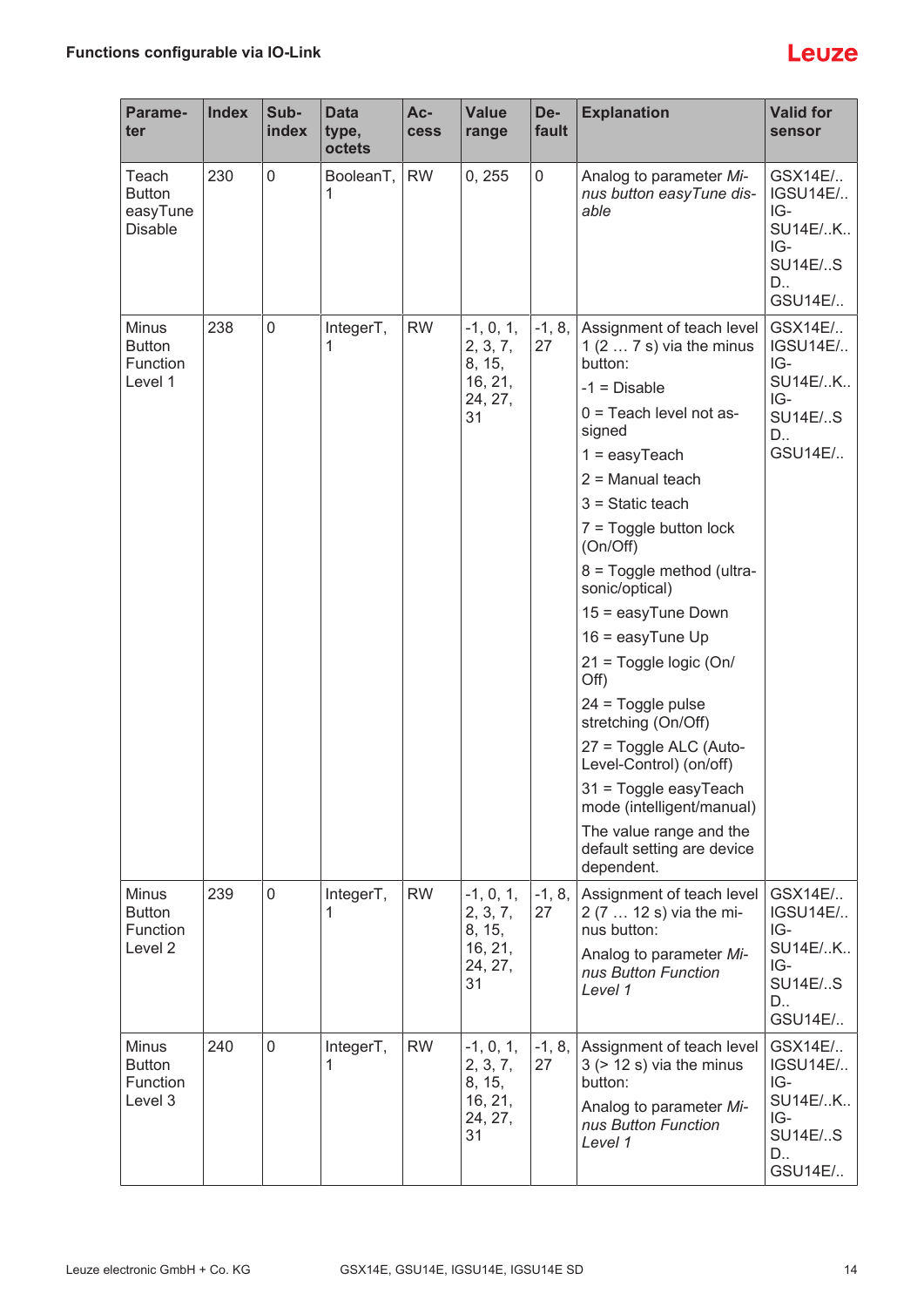| Parame-<br>ter                                       | <b>Index</b> | Sub-<br>index | <b>Data</b><br>type,<br>octets | Ac-<br><b>cess</b> | <b>Value</b><br>range                                         | De-<br>fault   | <b>Explanation</b>                                                                                                                                                   | <b>Valid for</b><br>sensor                                                                          |
|------------------------------------------------------|--------------|---------------|--------------------------------|--------------------|---------------------------------------------------------------|----------------|----------------------------------------------------------------------------------------------------------------------------------------------------------------------|-----------------------------------------------------------------------------------------------------|
| Teach<br><b>Button</b><br>Function<br>Level 1        | 241          | $\mathbf 0$   | IntegerT,<br>1                 | <b>RW</b>          | $-1, 0, 1,$<br>2, 3, 7,<br>8, 15,<br>16, 21,<br>24, 27,<br>31 | $-1, 8,$<br>27 | Assignment of teach level<br>1 $(27s)$ via the teach<br>button:<br>Analog to parameter Mi-<br>nus Button Function<br>Level 1                                         | GSX14E/<br>IGSU14E/<br>$\cdots$<br>$IG-$<br><b>SU14E/K</b><br>IG-<br><b>SU14E/S</b><br>D<br>GSU14E/ |
| Teach<br><b>Button</b><br>Function<br>Level 2        | 242          | 0             | IntegerT,<br>1                 | <b>RW</b>          | $-1, 0, 1,$<br>2, 3, 7,<br>8, 15,<br>16, 21,<br>24, 27,<br>31 | $-1, 8,$<br>27 | Assignment of teach level<br>2 (7  12 s) via the teach<br>button:<br>Analog to parameter Mi-<br>nus Button Function<br>Level 1                                       | GSX14E/<br>IGSU14E/<br>IG-<br><b>SU14E/K</b><br>IG-<br><b>SU14E/S</b><br>$D_{\cdot}$<br>GSU14E/     |
| Teach<br><b>Button</b><br><b>Function</b><br>Level 3 | 243          | $\mathbf 0$   | IntegerT,<br>1                 | <b>RW</b>          | $-1, 0, 1,$<br>2, 3, 7,<br>8, 15,<br>16, 21,<br>24, 27,<br>31 | $-1, 8,$<br>27 | Assignment of teach level<br>$3$ ( $> 12$ s) via the teach<br>button:<br>Analog to parameter Mi-<br>nus Button Function<br>Level 1                                   | GSX14E/<br>IGSU14E/<br>IG-<br><b>SU14E/K</b><br>IG-<br><b>SU14E/S</b><br>D<br>GSU14E/               |
| Pin 4<br>function                                    | 251          | $\mathbf 0$   | UInte-<br>gerT, 1              | <b>RW</b>          | 0, 1, 2,<br>7,8                                               | $\mathbf{1}$   | Assignment of pin 4:<br>$0 = No$ function<br>$1 =$ SSC1<br>$2 = SSC1$ inverted<br>$7 = Warning$<br>$8 =$ Warning inverted<br>The value range is device<br>dependent. | GSX14E/<br><b>IGSU14E/</b><br>IG-<br>SU14E/K<br>IG-<br><b>SU14E/S</b><br>D.,<br>GSU14E/             |
| Pin 2<br>function                                    | 252          | 0             | UInte-<br>gerT, 1              | <b>RW</b>          | 0, 1, 2,<br>7, 8                                              | 2, 8           | Assignment of pin 2:<br>Analog to parameter Pin<br>4 function<br>The default settings are<br>device-dependent.                                                       | GSX14E/<br>IGSU14E/<br>IG-<br><b>SU14E/K</b><br>IG-<br><b>SU14E/S</b><br>D<br>GSU14E/               |